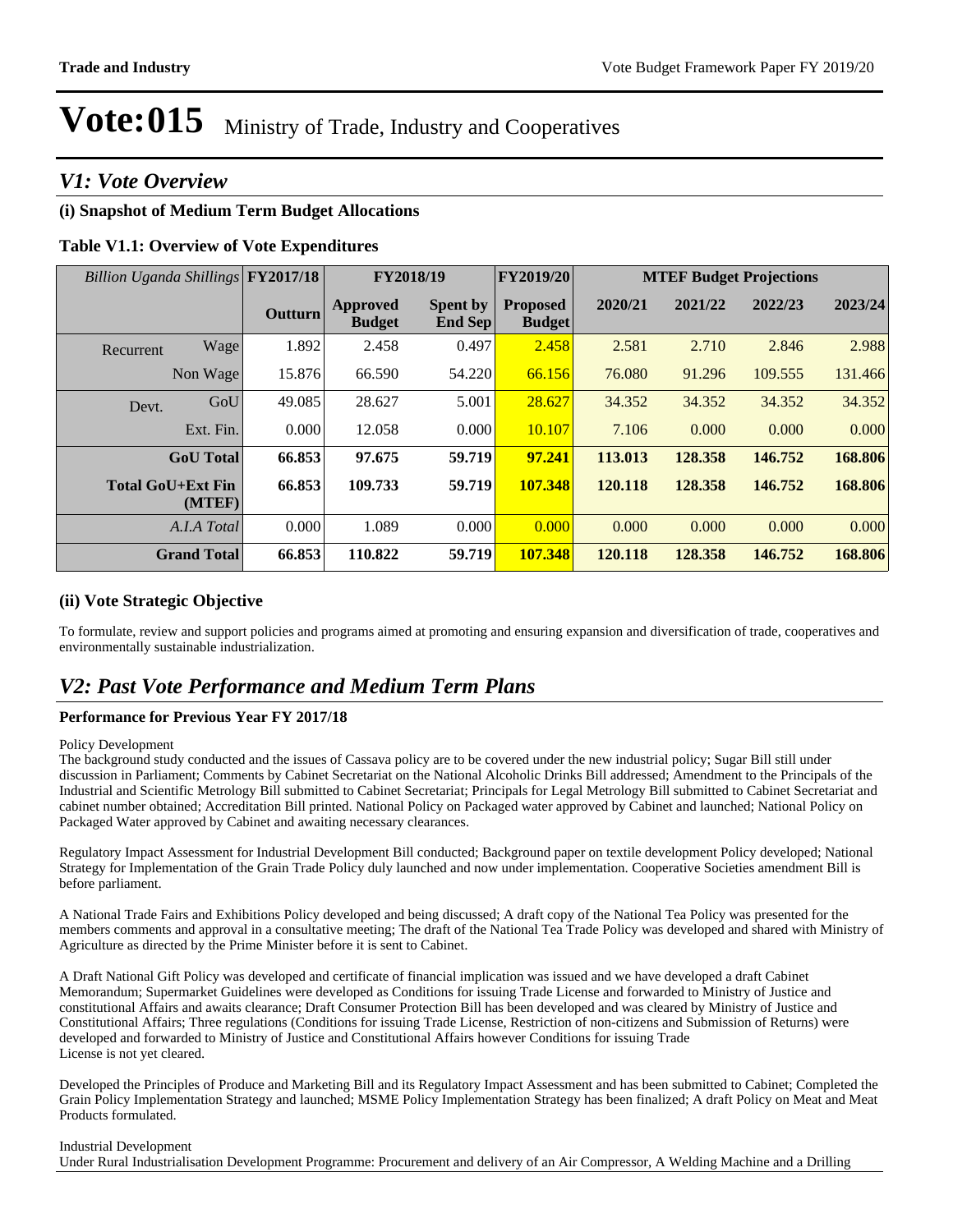Machine for MBK Genearal Agencies in Kaliro District was conducted; Delivery and Installation of the value addition equipment for MBK General Agencies in Kaliro District, Side View Poultry Farmers Group in Mbale District and Abur Savings and Credit Cooperative Society Lira District was conducted; A Wood Band Saw Machine and a Wood Lathe Machine were delivered to the beneficiary enterprise in Gomba District; A Rice Huller for Kasambira Youth Enterprise in Kamuli District.

Under UDC: On Soroti Fruit Factory, A firm earthing system was installed to protect the equipment and personnel at the factory; Procured 240 motorized pumps; Conducted a refresher capacity enhancement training of 2163 and 1748 fruit farmers; All requisite factory machinery and equipment had been installed and dry test runs undertaken to prepare for technical commissioning of the machinery

A final feasibility study report for an integrated cement/ lime and marble has been completed. The project shall have a processing capacity of: 1250 Metric tons/day for cement, 11,000 square meters/ month for marble, and 300 tons/day for lime.

Final feasibility study report for sheet glass has been completed and the plant will have a processing capacity of 200 metric tons/day. A draft feasibility report for the Lake Katwe salt project was completed and recommends the establishment of a chemical industry to produce salt, sodium chloride, sodium sulfate, and sodium bicarbonate.

#### Cooperative Development

6 Cooperatives investigated; Verified the compensation of Cooperative Unions 103 Cooperatives audited to ensure proper financial ability and reporting. 935 Cooperative Societies supervised to ensure compliance to Cooperative Law 26 Cooperatives inspected to ensure proper management and governance by the leaders.

#### Trade Development

Implementation plan of the National Policy on Services Trade mainstreamed; Liaison with MoFA on the implementation of the Commercial Diplomacy Programme through Monthly and Quarterly Meetings with a view to sharing Trade Information, National Trade Priorities and emerging Trade Policy Issues to resolve with Mission and Consulates; Farmers engaged directly to focus their Production on the Right Products for the Market available within the Quality Requirements Framework through the Local Government Commercial Services Departments;

Uganda's Foreign Trade Policy Interests represented at the COMESA-SADC-EAC Tripartite Summit Meeting; Provided feedback to Ugandan traders who supplied goods to South Sudan; Market Access opportunities for Uganda's Products and Services secured through Negotiations of the Continental Free Trade Area, and the various Negotiations at the WTO; Participated in the Meeting of COMESA FTA Study to determine the impact of the FTAs on Ugandans economy Conducted stake holder's consultation meeting on the on-going CFTA negotiations.

Busia One Border Post was Launched; Development of the Border Market Export Zones overseen to promote Regional Integration and Promote Domestic Exports to the Region; Study to develop self-sustainability strategy for CBTAs Progress was reported on (on-going activities) Quarterly Trade-Production Inter-Sector Consultative Meetings to assess exploitation of synergies in Planned Interventions for Export Promotion and Development in view of running Trade Agreements.

Agreement for the establishment of CFTA was signed; Protocol on the movement of persons, right of Establishment and Residence and Kigali declaration launch the AfCFTA was signed and thus the countries position became clear of what we need in relation to our regional markets.

#### MSME Development

MSME Development Profiled 5 Institutions: Advance Cotton Wool in Masaka, Kerex in Kira, Safe Absorbent Cotton in Mukono, Pearl in Mitooma District and Soft Touch Nile Surgical in Jinja; 60 MSMEs were provided with technical guidance on good manufacturing practices and marketing; 60 Carpentry and Furniture sector players mobilized, sensitized & capacity built for PPDA compliance to benefit from the reservation scheme, in Districts and Municipalities of Mbarara and Mbale; Staff from Stakeholder Institutions trained on Public Sector Best Practices for MSMEs Development.

50 Women MSMEs dealing in Leather and Textiles sectors provided technical guidance on Good Manufacturing Practices and Marketing in the Districts; 50 MSMEs products were assessed in Agro-Processing, Textile, wood works, metal fabrication in line with implementation of Local Economic development programs by District and Municipality through Commercial Services Grants activities Namutumba, Bugiri, Butaleja and Busia.

200 MSMEs mobilized, organised and provided technical support on product branding, packaging and marketing in the Districts; 200 MSMEs mobilized and vetted to participate in the 18th EAC Jua Kali/Nguvu Kazi Exhibition.

Assessed and evaluated Four production and process value addition chains of selected 4 sub-sectors of banana, honey, wine and mushrooms in the Western region districts of Bushenyi, Mitoma, Mbarara and Masaka; 60 MSMEs trained on policy awareness, financial literacy, customer care, business record keeping, marketing Value addition; 145 women trained on Business planning, record keeping and financial management, this included 63 youth. 245 women visited for technical backstopping on business management.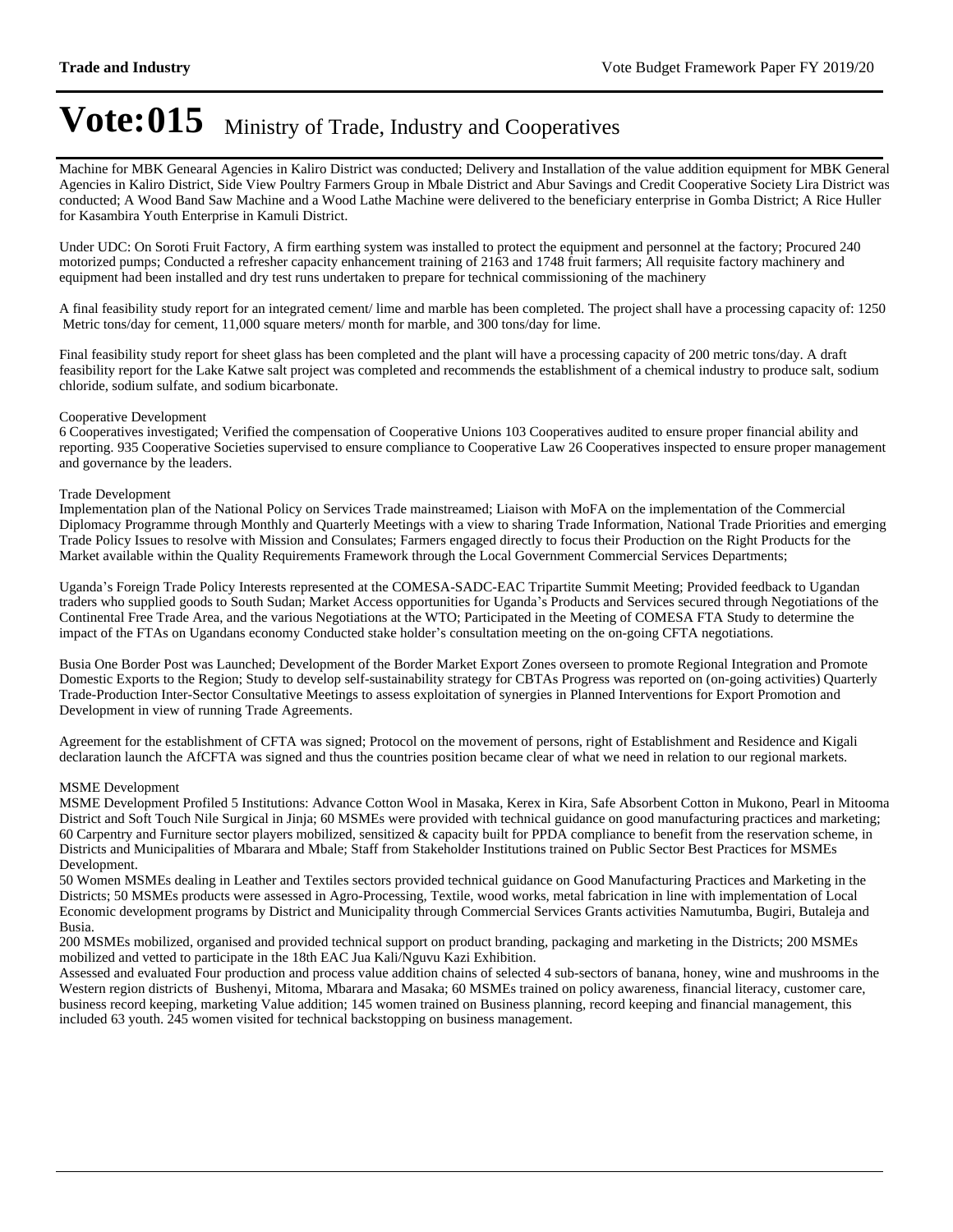#### **Performance as of BFP FY 2018/19 (Performance as of BFP)**

#### Policy Development

Held meeting to mainstream gender in the draft National industrial Development Policy; Alcoholic Drinks Control Bill, Principles submitted to Cabinet; Held review meetings for Draft Iron and Steel Development Policy; Cabinet Paper to establish new Council submitted to Cabinet Secretariat.

Drafted the National Trade Policy for fruits and vegetables to guide the production and marketing of priority products for domestic, regional and international markets; Finalized the WTO Implementation Bill with the comments from Ministry of Justice and Constitutional Affair; Meeting held to develop an institutional and regulatory framework for the competition and Consumer protection Bill following Cabinets directive freezing formation of new agencies.

Principles of the Agricultural Produce Marketing Bill finalized and submitted to Cabinet; The National Grain Trade Policy Implementation Strategy 2018 - 2022 finalized, launched and distributed to stakeholders; National MSME Policy Implementation Strategy finalized and launched on 31/10/2018, and ready for launching; A Draft for the Condiments and Spices policy, the cosmetics policy and its RIA prepared with stakeholders input incorporated.

#### Industrial Development

Profiled Toilet Paper Manufacturers and Converters to develop roadmap to compliance with Standards; conducted industrial visits: Kakira Sugar Ltd, Sugar Corporation of Lugazi Ltd (SCOUL), Mayuge Sugar Ltd, G.M Sugar Ltd, Kinyara Sugar Ltd and Hoima Sugar Ltd to verify physical stocks and due diligence visit to Tororo Cement.

Soroti fruit factory: The Governance structure for Soroti Fruits Limited (SOFTE) has been put in place and the Board of Directors set up and inaugurated on September 20, 2018. The board comprises of seven (7) members; Recruitment of the management, technical and support staff (123 staff) has been completed in preparation for the commercial operation of the fruit factory; Conducted refresher capacity enhancement trainings of fruit farmers in Kumi and Soroti on better agronomic practices and cooperative management; and 4,053 farmers have been trained of which 2374 were women; Hydro-geological survey and drilling of the borehole has been completed and the borehole yield is 16 cubic meters/hour.

Tea factories in Kabale and Kisoro: Hon. Minister MTIC commissioned both factories in August and are now at commercial operational – with Kabale factory employing 74 people; Tea factory in Kanungu (Kayonza) - fabrication of requisite equipment is ongoing and civil works have been embarked on for the installation of the 3rd line tea processing equipment.

Zombo /Nebbi tea factory: Trained 400 tea farmers on good tea agronomic practices; and cooperatives formation and management and as a result of this, the acreage has increased from 200 to 700. The required acreage to run a 450kg/hr factory is 1480. Zombo Tea Farmers' Cooperative Society has been formed.

Horyal Investments Holdings Company Ltd (HIHC) - Atiak Sugar factory: UDC acquired an addition 21.9% shareholding in Atiak after investing Ushs 45 billion. Altoge=ther UDC has 32 % shareholding.

#### Cooperative Development

Conducted 4 investigations namely Bundibugyo Energy Cooperative Society, Agaru SACCO, Koskesen SACCO and Pader Abim Energy Community Multipurpose Energy Cooperative Society Ltd; 294 cooperatives supervised to ensure compliance to cooperative laws, set standards and best practices; 8 Inspections conducted to identify challenges, make interventions and improve governance and management; 12 training sessions conducted to improve knowledge and skills of cooperative members, leaders and management staff.(employees) in cooperative enterprise management and Busoga Growers Cooperative Union was given part payment of Sh. 2 Billion.

#### Trade Development

Coordinated WTO Trade policy review implementation mechanisms where national and regional meetings have been taking place. Preparations for the WTO meeting scheduled for March, 2019 at Geneva, Switzerland; Implemented COMESA cross border trade activities at various border points including JPC meeting with DRC, Kenya and Tanzania; Prepared for the Dubai Expo 2020 and the Dubai trade mission/convention 2018; Foreign Traders application Forms and Certificates procured; Consultative meetings to review Hire Purchase regulations held and field visits conducted to licensed companies; Consultative meetings to 3 selected local governments held to operationalize the approved structure of Trade Industry and LED department with in local governments; Quarterly review meeting of the tobacco committee held and tobacco buying licenses were printed; The Sale of Good and Supply of Services Act disseminated to key stakeholders through an awareness creation workshop; Consultative meeting with the building and construction industry representatives on reservation schemes for implementation of BUBU Policy were conducted; Meeting held with the supermarket owners to take stock of progress made to increase shelf space for the local products such as honey, textiles, foot ware and leather products; Meeting with relevant stakeholders was held to discuss the way forward to address some of the outstanding NTBs

#### MSME Development

21 MSMEs in the Grain and Cereals sector identified, assessed and profiled. Grain and Cereal Storage Facilities monitored and provided technical guidance for suitability of storage in Kamwenge, Bunyangabo and Kasese; 12 MSMEs in the Oil, Gas and Artisan mining identified and profiled for Technology and Innovations support in Hoima and Kikuube Districts.

40 MSMEs dealing in metal fabricators, food processors, carpenters, Agro processors, honey processors, coffee processors, cosmetics products, liquid soap, bar soap manufacturers and maize millers supervised, Offered Technical Assistance to MSMEs to ensure compliance to quality standards; 40 MSMEs trained on business skills development.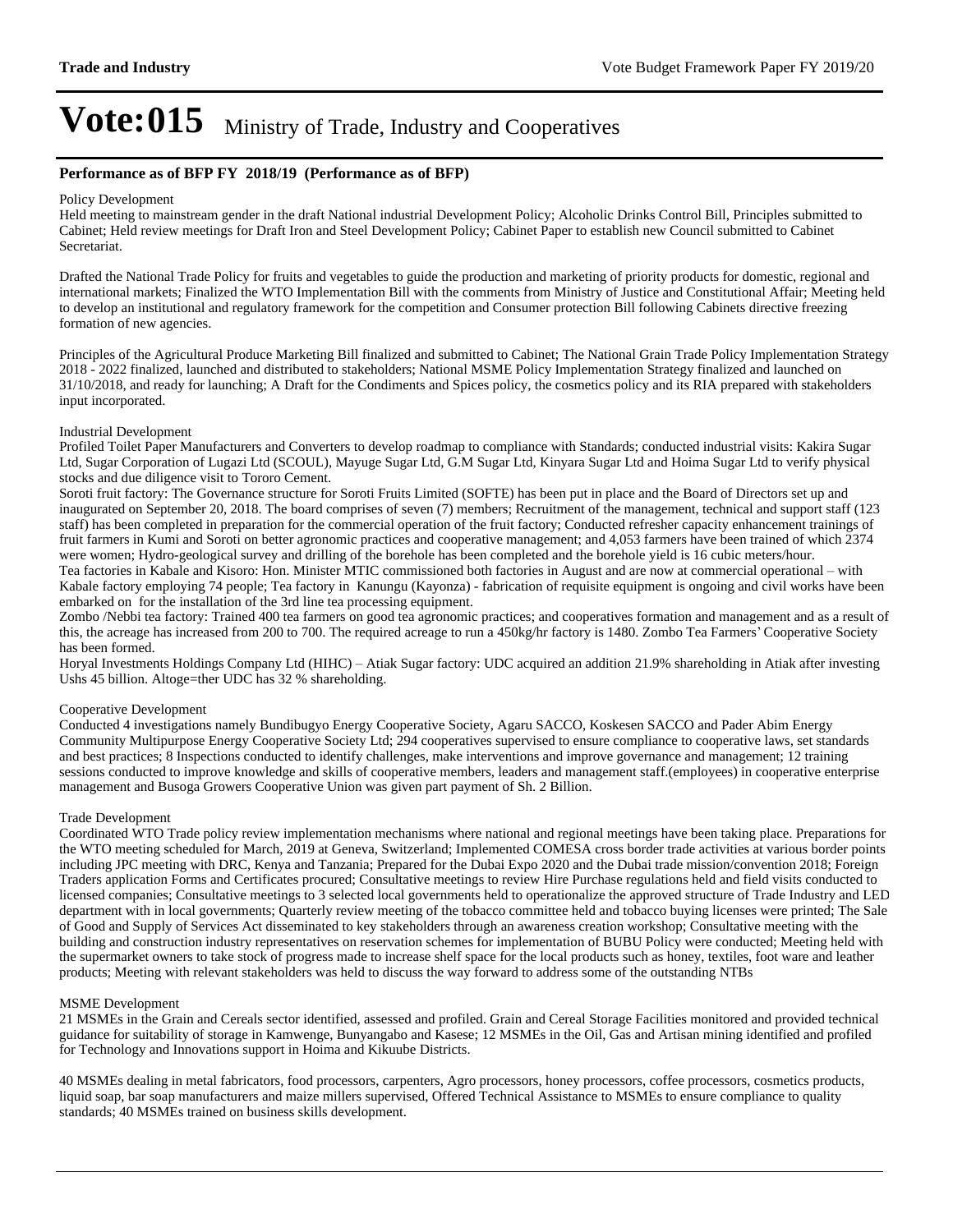#### **FY 2019/20 Planned Outputs**

Feasibility and business plan study reports produced for potential projects (tomato plant in Bulambuli, cocoa plant in Bundibugyo & soluble coffee plant); Conducted capacity enhancement training of tea farmers on better agronomic practices and cooperative movement. Environmental Impact Assessment (EIA)report an integrated cement, lime and marble plant; and salt plant produced; Environmental Impact Assessment Study (EIA) reports for Zombo/ Nebbi tea factory and Luwero fruit factory produced; Machinery & equipment procured, installed & commissioned for Mabale and Zombo/Nebbi tea factories; Monitoring and evaluation reports produced on the zonal facilities Technical Engineering designs & BOQs for for Zombo/Nebbi tea factory & Luwero fruit factory developed; developed Technical engineering designs & BOQs produced for utilities & access roads for the integrated cement, lime & marble plant and infrastructure services provided to the project site Water and electricity extended to the project site; access road constructed; Technical Engineering designs & BOQs developed for Zombo/Nebbi & Luwero fruit factory; 100 cooperatives audited, 20 cooperatives inspected, 1,000 cooperatives supervised; Markets, Supermarkets and other trading areas inspected to ensure trade order and compliance with trade licensing requirements, The position of Uganda presented to the EAC technical, sectoral and summit meetings Trade Licensing Data collected from Municipalities for the development of the Business Register; Agricultural produce marketing Bill, Wood and Furniture Policy, National MSME Bill and National Bar Code System developed; Undertake Four Bench marking Studies MSMEs Best Practices, Technology, Innovation and Market Development; MSMEs mobilised and supported to participate in National and Regional Exhibitions through coordination and Business-to-Business (B2B) Linkages; 10 Business clinics conducted in Arua, Koboko, Pader, Kitgum, Kumi, Bukedea, Bugiri, Namayingo, Kalungu and Butambala 480 SMEs trained in business development services improvement. 600 MSMEs trained in Business plan development.

#### **Medium Term Plans**

In accordance with NDP II, Vision 2040 and the Sector Development Plan, the Ministry of Trade, Industry and Cooperatives, along with its Agencies will in the Medium Term undertake the following strategies;

- Develop and Implement a policies aimed at trade improvement to ensure export promotion.
- Strengthen Uganda's standards development and quality infrastructure and processes to guarantee industry competitiveness mainly for MSMEs
- Promote Micro Small and Medium Enterprises (SME) for industrial development.
- Promote Value Addition and Collective Marketing to improve access to financial services for the cooperative institutions.
- Strengthen the capacity of cooperative institutions to increase Productive capacity and Productivity of the Members of the Cooperative Movement.

#### **Efficiency of Vote Budget Allocations**

The Ministry shall ensure that funds are allocated in accordance with work plans which are linked to the sector strategic plan as well as the NDP II goals. This shall eliminate unnecessary allocations to achieve Value for Money.

#### **Vote Investment Plans**

During the financial year 2019/20, the Ministry will undertake capital investments in the following areas; 1. With funding from European Union (COMESA) establish and construct border export zones under Great Lakes Trade Facilitation Project (GLTFP) and Regional Integration Implementation Programme (RIIP). 2. Establishment of zonal agro-processing industries under Uganda Development Corporation (UDC); and 3. Purchase of office furniture, machinery and equipment as well as motor vehicle equipment.

#### **Major Expenditure Allocations in the Vote for FY 2019/20**

The Ministry's major resource allocations the financial year 2019/20 include the following: 1. Establishment of zonal agro-processing industries; 2. Construction of border export zones and 3. Purchase of transport equipment.

#### **V3: PROGRAMME OUTCOMES, OUTCOME INDICATORS AND PROPOSED BUDGET ALLOCATION**

#### **Table V3.1: Programme Outcome and Outcome Indicators**

| <b>Vote Controller:</b>                                 |                                                                                                                                                                                |  |  |  |  |  |
|---------------------------------------------------------|--------------------------------------------------------------------------------------------------------------------------------------------------------------------------------|--|--|--|--|--|
| <b>Programme:</b>                                       | 01 Industrial and Technological Development                                                                                                                                    |  |  |  |  |  |
| <b>Programme Objective:</b>                             | This Programme is responsible for policy formulation, planning and coordination; and promoting the<br>expansion, diversification and competitiveness of the industrial sector. |  |  |  |  |  |
| <b>Responsible Officer:</b>                             | Commissioner - Industry and Technology                                                                                                                                         |  |  |  |  |  |
| <b>Programme Outcome:</b>                               | <b>Industrial Facilitation, Promotion and Cluster Competitiveness</b>                                                                                                          |  |  |  |  |  |
| Sector Outcomes contributed to by the Programme Outcome |                                                                                                                                                                                |  |  |  |  |  |
| 1. A Strong Industrial Base                             |                                                                                                                                                                                |  |  |  |  |  |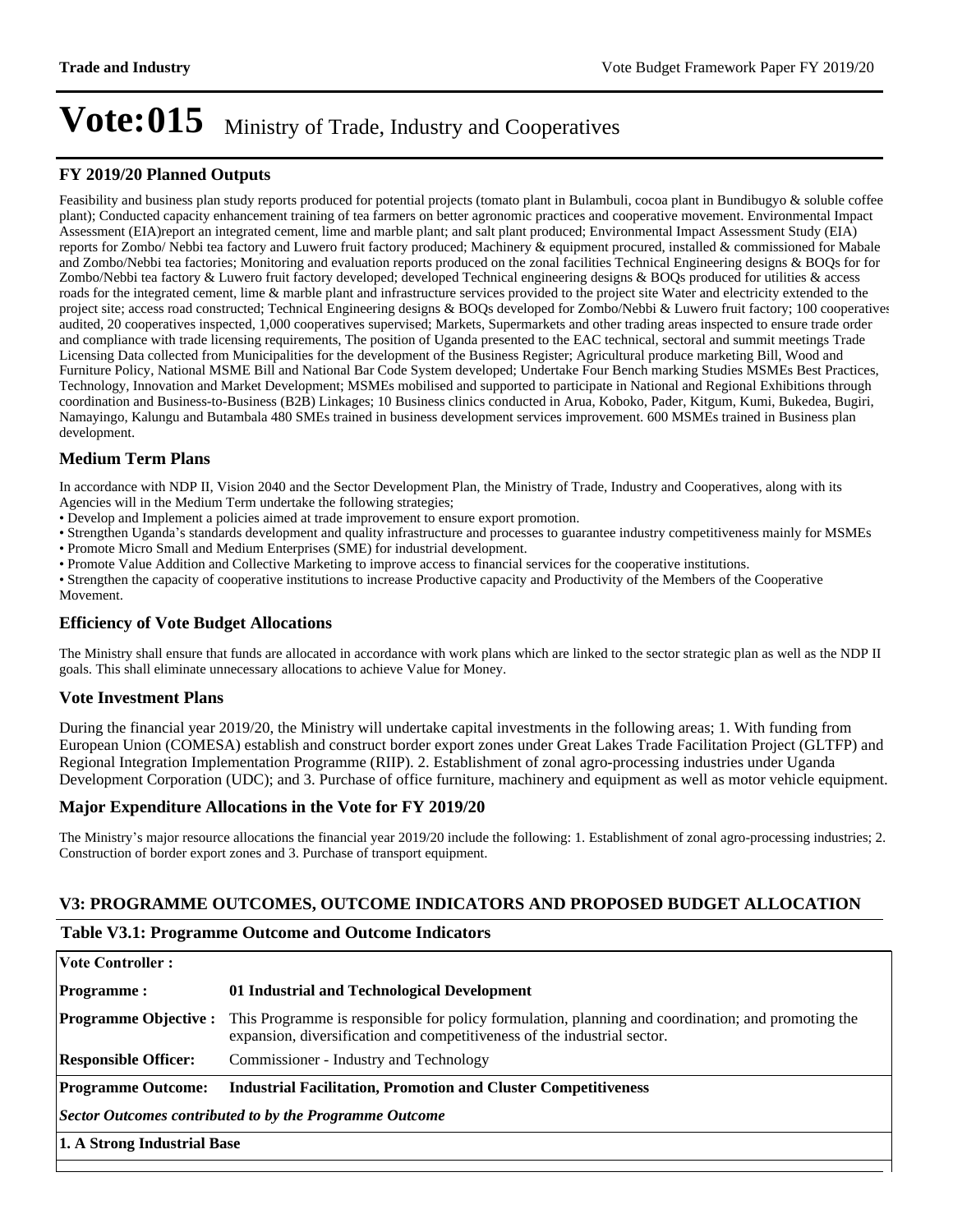$\overline{\phantom{0}}$ 

| 2. Increased employment in the manufacturing sector                                       |                                                                                                                                                                                                                                                              |                          |                          |                  |                            |                          |                          |                          |  |
|-------------------------------------------------------------------------------------------|--------------------------------------------------------------------------------------------------------------------------------------------------------------------------------------------------------------------------------------------------------------|--------------------------|--------------------------|------------------|----------------------------|--------------------------|--------------------------|--------------------------|--|
|                                                                                           |                                                                                                                                                                                                                                                              |                          |                          |                  | <b>Performance Targets</b> |                          |                          |                          |  |
| <b>Programme Performance Indicators (Output)</b>                                          |                                                                                                                                                                                                                                                              | 2017/18<br><b>Actual</b> | 2018/19<br><b>Target</b> | <b>Base year</b> | <b>Baseline</b>            | 2019/20<br><b>Target</b> | 2020/21<br><b>Target</b> | 2021/22<br><b>Target</b> |  |
| • Percentage of manufacturing Industries<br>meeting Standard Operating Requirements       |                                                                                                                                                                                                                                                              |                          |                          |                  |                            | 70%                      | 75%                      | 80%                      |  |
| • Percentage contribution of manufacturing to<br><b>GDP</b>                               |                                                                                                                                                                                                                                                              |                          | 6%                       |                  |                            | 8.5%                     | 9%                       | 9.5%                     |  |
| • Proportion of industries adopting new<br>technologies in manufacturing                  |                                                                                                                                                                                                                                                              |                          | 10%                      |                  |                            | <b>11%</b>               | 11.5%                    | 12%                      |  |
| • Proportion of population employed in the<br>manufacturing industry                      |                                                                                                                                                                                                                                                              |                          |                          |                  |                            | 15%                      | 18%                      | 20%                      |  |
| <b>Vote Controller:</b>                                                                   |                                                                                                                                                                                                                                                              |                          |                          |                  |                            |                          |                          |                          |  |
| <b>Programme:</b>                                                                         | 02 Cooperative Development                                                                                                                                                                                                                                   |                          |                          |                  |                            |                          |                          |                          |  |
| <b>Programme Objective:</b>                                                               | This Programme is responsible for policy formulation, planning and coordination; and promoting,<br>strengthening and expanding the cooperative movement structure, diversity, operations and<br>competitiveness for socially inclusive economic development. |                          |                          |                  |                            |                          |                          |                          |  |
| <b>Responsible Officer:</b>                                                               | <b>Commissioner - Cooperatives Development</b>                                                                                                                                                                                                               |                          |                          |                  |                            |                          |                          |                          |  |
| <b>Promotion of Structured Trading for Commodities</b><br><b>Programme Outcome:</b>       |                                                                                                                                                                                                                                                              |                          |                          |                  |                            |                          |                          |                          |  |
| <b>Sector Outcomes contributed to by the Programme Outcome</b>                            |                                                                                                                                                                                                                                                              |                          |                          |                  |                            |                          |                          |                          |  |
| 1. A Strong Industrial Base                                                               |                                                                                                                                                                                                                                                              |                          |                          |                  |                            |                          |                          |                          |  |
|                                                                                           | <b>Performance Targets</b>                                                                                                                                                                                                                                   |                          |                          |                  |                            |                          |                          |                          |  |
| <b>Programme Performance Indicators (Output)</b>                                          |                                                                                                                                                                                                                                                              | 2017/18<br><b>Actual</b> | 2018/19<br><b>Target</b> | <b>Base year</b> | <b>Baseline</b>            | 2019/20<br><b>Target</b> | 2020/21<br><b>Target</b> | 2021/22<br><b>Target</b> |  |
| • Promotion and adoption of Structured Trading<br>for Commodities                         |                                                                                                                                                                                                                                                              |                          | 9                        |                  |                            | <b>10</b>                | 12                       | 15                       |  |
| <b>Cooperatives Promotion and Structural Competitiveness</b><br><b>Programme Outcome:</b> |                                                                                                                                                                                                                                                              |                          |                          |                  |                            |                          |                          |                          |  |
| <b>Sector Outcomes contributed to by the Programme Outcome</b>                            |                                                                                                                                                                                                                                                              |                          |                          |                  |                            |                          |                          |                          |  |
| 1. Improved Private Sector Competitiveness                                                |                                                                                                                                                                                                                                                              |                          |                          |                  |                            |                          |                          |                          |  |
| 2. Increased productivity in the manufacturing industry.                                  |                                                                                                                                                                                                                                                              |                          |                          |                  |                            |                          |                          |                          |  |
|                                                                                           |                                                                                                                                                                                                                                                              |                          |                          |                  | <b>Performance Targets</b> |                          |                          |                          |  |
| <b>Programme Performance Indicators (Output)</b>                                          |                                                                                                                                                                                                                                                              | 2017/18<br><b>Actual</b> | 2018/19<br><b>Target</b> | <b>Base year</b> | <b>Baseline</b>            | 2019/20<br><b>Target</b> | 2020/21<br><b>Target</b> | 2021/22<br><b>Target</b> |  |
| • Percentage of Youth engaged in Cooperative<br><b>Business</b>                           |                                                                                                                                                                                                                                                              |                          | 10%                      |                  |                            | <b>11%</b>               | 12%                      | 13%                      |  |
| 450,000,000,<br>· Total share capital of Cooperatives Enterprises<br>000                  |                                                                                                                                                                                                                                                              |                          |                          |                  |                            | 455,000,0<br>00,000      | 460,000,0<br>00,000      | 465,000,0<br>00,000      |  |
| <b>Vote Controller:</b><br><b>Programme:</b>                                              | 04 Trade Development                                                                                                                                                                                                                                         |                          |                          |                  |                            |                          |                          |                          |  |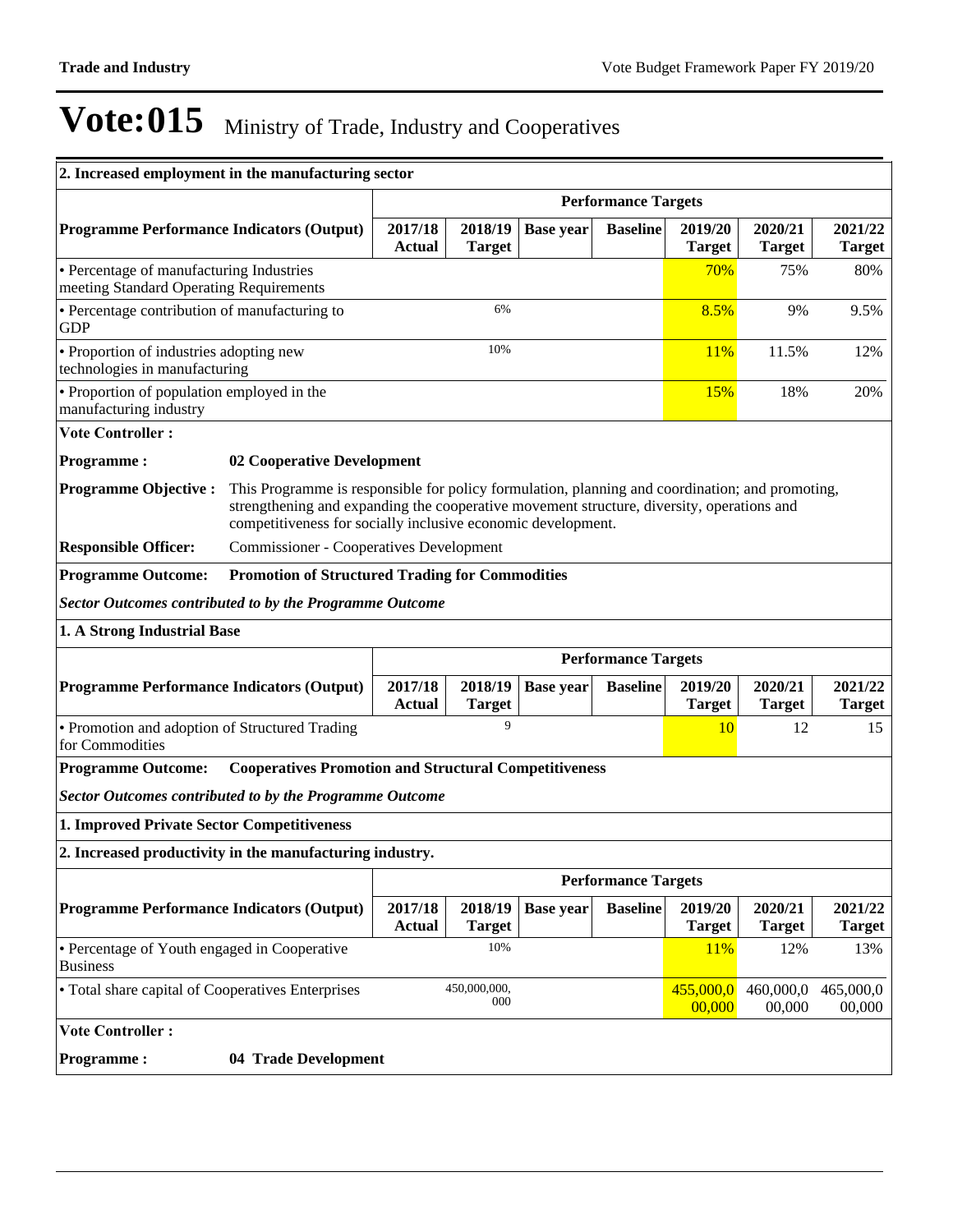**Programme Objective :** This Programme is responsible for developing, coordinating, regulating, promoting and facilitating domestic and external trade with particular emphasis on export promotion and access to regional and international markets. **Responsible Officer:** Director - Trade Industry and Cooperatives **Programme Outcome: Domestic and Foreign Trade Facilitation and Promotion** *Sector Outcomes contributed to by the Programme Outcome* **1. A Strong Industrial Base 2. Increased productivity in the manufacturing industry. Performance Targets Programme Performance Indicators (Output) 2017/18 Actual 2018/19 Target Base year Baseline 2019/20 Target 2020/21 Target 2021/22 Target**  Percentage growth in trade of Domestically Produced Products & services 5% 6.5% 6% 6.5% Access to Common Trade Infrastructure and Development 10% 10% 10% 12% 15% Percentage utilization of Foreign Trade Agreements by Business Community 10% 10% 12% 14% 15% **Vote Controller: Programme : 07 MSME Development Programme Objective :** The objective of this Programme is to provide a focal coordination institution for formulating, implementing and monitoring policies and programs for the promotion and development of Micro, Small and Medium scale enterprises in the country. **Responsible Officer:** Director - Micro, Small and Medium Enterprises **Programme Outcome: MSMEs Business Growth and Competitiveness** *Sector Outcomes contributed to by the Programme Outcome* **1. Improved Private Sector Competitiveness 2. Increased productivity in the manufacturing industry. Performance Targets Programme Performance Indicators (Output) 2017/18 Actual 2018/19 Target Base year Baseline 2019/20 Target 2020/21 Target 2021/22 Target**  Percentage growth of formalised MSMEs in domestic and export market 5% 6 7 Percentage of MSMEs with access to business incubation and industrial infrastructure 10% 10% 12% 15% 18% Percentage of MSMEs implementing good business and technical management practices. 50% 50% 70% 75% **Vote Controller : Programme : 49 General Administration, Policy and Planning Programme Objective :** This Programme is responsible for providing the essential administrative, policy and strategic guidance, human resource management, and financial related services and auxiliary facilities to the Ministry's Directorates, Departments and Units. **Responsible Officer:** Under Secretary - Finance and Adminstration **Programme Outcome: Policy Guidance and Strategic Direction**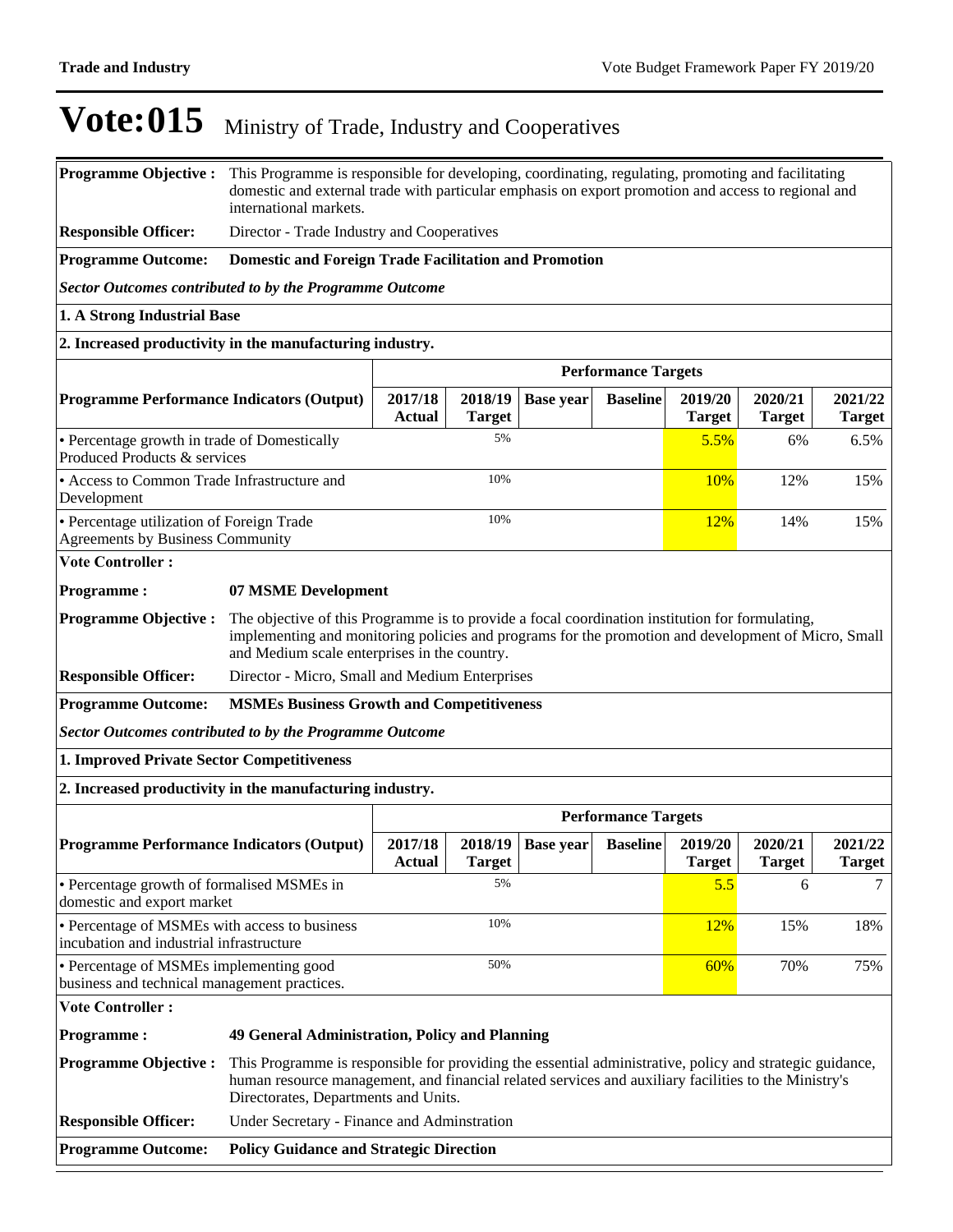| Sector Outcomes contributed to by the Programme Outcome                 |                            |                          |                  |                 |                          |                          |                          |  |  |  |
|-------------------------------------------------------------------------|----------------------------|--------------------------|------------------|-----------------|--------------------------|--------------------------|--------------------------|--|--|--|
| 1. A Strong Industrial Base                                             |                            |                          |                  |                 |                          |                          |                          |  |  |  |
| 2. Increased productivity in the manufacturing industry.                |                            |                          |                  |                 |                          |                          |                          |  |  |  |
|                                                                         | <b>Performance Targets</b> |                          |                  |                 |                          |                          |                          |  |  |  |
| <b>Programme Performance Indicators (Output)</b>                        | 2017/18<br>Actual          | 2018/19<br><b>Target</b> | <b>Base year</b> | <b>Baseline</b> | 2019/20<br><b>Target</b> | 2020/21<br><b>Target</b> | 2021/22<br><b>Target</b> |  |  |  |
| • Level of compliance of planning and<br>budgeting instruments to NDPII |                            | 65%                      |                  |                 | 65%                      | 68%                      | 70%                      |  |  |  |
| • Level of compliance of the MPS to gender and<br>equity budgeting      | 60%                        |                          |                  |                 | 65%                      | 68%                      | 70%                      |  |  |  |
| • Level of Development Plan delivered                                   | 50%                        |                          |                  |                 | 55%                      | 60%                      | 65%                      |  |  |  |
| • Budget absorption rate                                                | 90                         |                          |                  |                 | 92                       | 94                       | 95                       |  |  |  |
| • Annual External Auditor General rating.                               |                            | 80                       |                  |                 | 82                       | 85                       | 86                       |  |  |  |

#### **Table V3.2: Past Expenditure Outturns and Medium Term Projections by Programme**

| Billion Uganda shillings                               | 2017/18 | 2018/19                          |                           | 2019-20                          |         | <b>MTEF Budget Projections</b> |         |         |  |  |
|--------------------------------------------------------|---------|----------------------------------|---------------------------|----------------------------------|---------|--------------------------------|---------|---------|--|--|
|                                                        | Outturn | <b>Approved</b><br><b>Budget</b> | <b>Spent By</b><br>End O1 | <b>Proposed</b><br><b>Budget</b> | 2020-21 | 2021-22                        | 2022-23 | 2023-24 |  |  |
| Vote :015 Ministry of Trade, Industry and Cooperatives |         |                                  |                           |                                  |         |                                |         |         |  |  |
| 01 Industrial and Technological Development            | 50.046  | 71.988                           | 49.573                    | 71.736                           | 83.685  | 94.438                         | 107.338 | 122.815 |  |  |
| 02 Cooperative Development                             | 5.557   | 8.239                            | 3.584                     | 8.254                            | 9.476   | 11.299                         | 13.485  | 16.107  |  |  |
| 04 Trade Development                                   | 2.176   | 14.231                           | 0.641                     | 12.297                           | 9.575   | 2.886                          | 3.382   | 3.974   |  |  |
| 07 MSME Development                                    | 1.168   | 0.923                            | 0.216                     | 1.173                            | 1.301   | 1.485                          | 1.702   | 1.958   |  |  |
| 49 General Administration, Policy and Planning         | 7.652   | 14.354                           | 5.550                     | 13.889                           | 16.081  | 18.249                         | 20.844  | 23.952  |  |  |
| <b>Total for the Vote</b>                              | 66.600  | 109.733                          | 59.565                    | 107.348                          | 120.118 | 128.358                        | 146.752 | 168.806 |  |  |

#### **V4: SUBPROGRAMME PAST EXPENDITURE OUTTURNS AND PROPOSED BUDGET ALLOCATIONS**

#### **Table V4.1: Past Expenditure Outturns and Medium Term Projections by SubProgramme**

| <b>Billion Uganda shillings</b>                                               | 2017/18        | FY 2018/19            |                                          | 2019-20                          | <b>Medium Term Projections</b> |         |         |             |
|-------------------------------------------------------------------------------|----------------|-----------------------|------------------------------------------|----------------------------------|--------------------------------|---------|---------|-------------|
|                                                                               | Outturn Budget | <b>Approved Spent</b> | $\mathbf{B}\mathbf{y}$<br><b>End Sep</b> | <b>Proposed</b><br><b>Budget</b> | 2020-21                        | 2021-22 | 2022-23 | $2023 - 24$ |
| Programme: 01 Industrial and Technological Development                        |                |                       |                                          |                                  |                                |         |         |             |
| 1111 Soroti Fruit Factory                                                     | 5.750          | 4.483                 | 1.000                                    | 4.483                            | 5.379                          | 5.379   | 5.379   | 5.379       |
| 12 Industry and Technology                                                    | 1.847          | 47.337                | 45.756                                   | 47.085                           | 54.105                         | 64.858  | 77.758  | 93.234      |
| 1250 Support to Innovation - EV Car Project                                   | 8.277          | 0.000                 | 0.000                                    | 0.000                            | 0.000                          | 0.000   | 0.000   | 0.000       |
| 1495 Rural Industrial Development Project (OVOP<br><b>Project Phase III</b> ) | 0.486          | 0.408                 | 0.082                                    | 0.408                            | 0.489                          | 0.489   | 0.489   | 0.489       |
| 1498 Establishment of Zonal Agro-Processing<br>Facilities                     | 33.686         | 19.760                | 2.735                                    | 19.760                           | 23.712                         | 23.712  | 23.712  | 23.712      |
| <b>Total For the Programme: 01</b>                                            | 50.046         | 71.988                | 49.573                                   | 71.736                           | 83.685                         | 94.438  | 107.338 | 122.815     |
| Programme: 02 Cooperative Development                                         |                |                       |                                          |                                  |                                |         |         |             |
| 1203 Support to Warehouse Receipt System                                      | 0.120          | 0.150                 | 0.000                                    | 0.150                            | 0.180                          | 0.180   | 0.180   | 0.180       |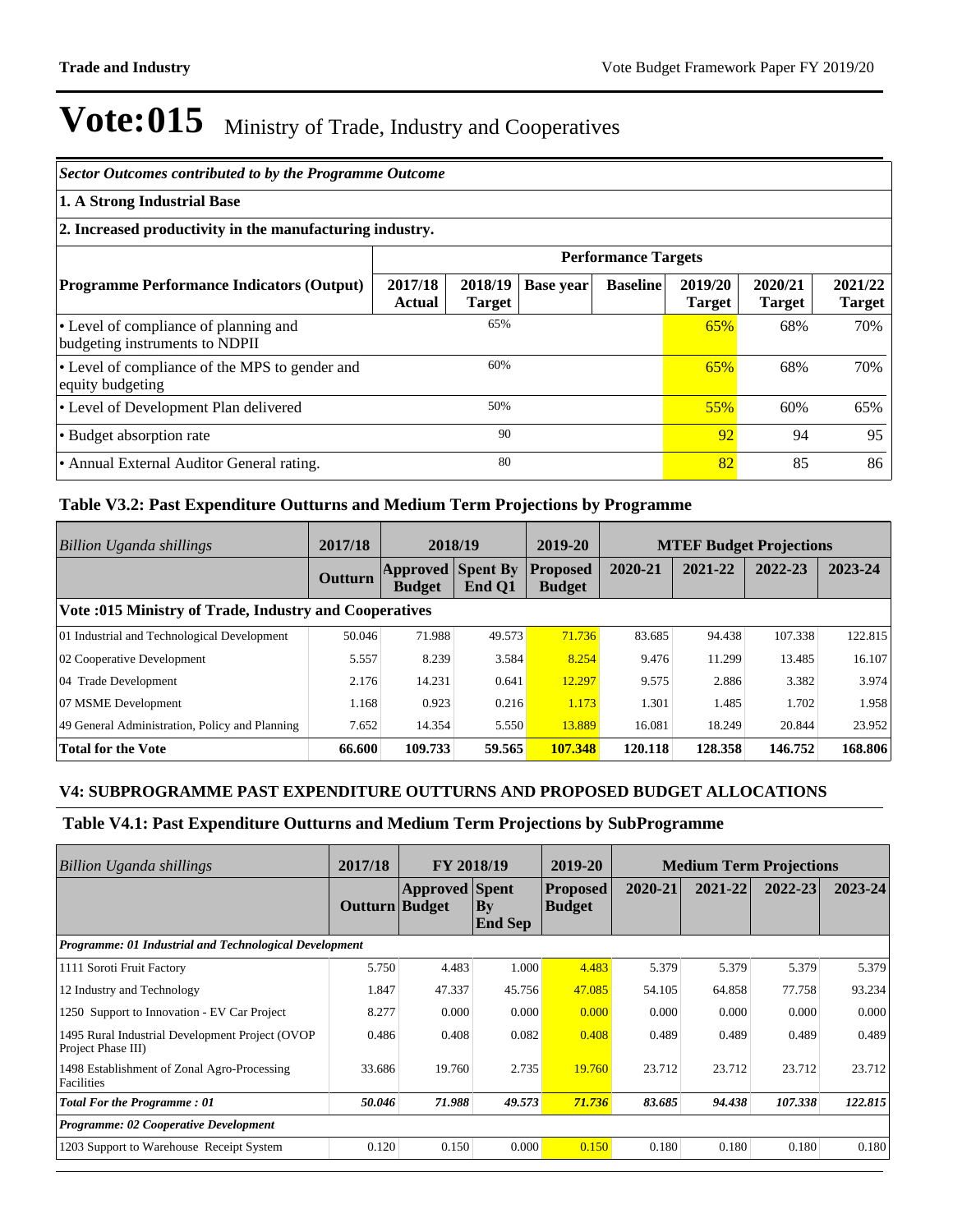| 13 Cooperatives Development                                                           | 5.437  | 8.089   | 3.584  | 8.104   | 9.296   | 11.119  | 13.305  | 15.927  |
|---------------------------------------------------------------------------------------|--------|---------|--------|---------|---------|---------|---------|---------|
| <b>Total For the Programme: 02</b>                                                    | 5.557  | 8.239   | 3.584  | 8.254   | 9.476   | 11.299  | 13.485  | 16.107  |
| Programme: 04 Trade Development                                                       |        |         |        |         |         |         |         |         |
| 07 External Trade                                                                     | 1.650  | 1.594   | 0.522  | 1.548   | 1.760   | 2.082   | 2.466   | 2.926   |
| 08 Internal Trade                                                                     | 0.474  | 0.456   | 0.099  | 0.510   | 0.562   | 0.635   | 0.721   | 0.823   |
| 1291 Regional Integration Implementation<br>Programme [RIIP] Support for Uganda       | 0.000  | 11.258  | 0.000  | 9.552   | 7.106   | 0.000   | 0.000   | 0.000   |
| 1306 National Response Strategy on Elimination of<br>Non Tariff Barriers (NRSE-NTB's) | 0.000  | 0.800   | 0.000  | 0.555   | 0.000   | 0.000   | 0.000   | 0.000   |
| 16 Directorate of Trade, Industry and Cooperatives                                    | 0.125  | 0.122   | 0.020  | 0.132   | 0.147   | 0.169   | 0.195   | 0.226   |
| <b>Total For the Programme: 04</b>                                                    | 2.250  | 14.231  | 0.641  | 12.297  | 9.575   | 2.886   | 3.382   | 3.974   |
| Programme: 07 MSME Development                                                        |        |         |        |         |         |         |         |         |
| 18 Directorate of MSMEs                                                               | 0.172  | 0.112   | 0.019  | 0.078   | 0.090   | 0.108   | 0.130   | 0.155   |
| 19 Processing and Marketing Department                                                | 0.471  | 0.390   | 0.109  | 0.533   | 0.588   | 0.668   | 0.761   | 0.871   |
| 20 Business Development and Quality Assurance<br>Department                           | 0.562  | 0.422   | 0.088  | 0.562   | 0.623   | 0.709   | 0.812   | 0.932   |
| <b>Total For the Programme: 07</b>                                                    | 1.205  | 0.923   | 0.216  | 1.173   | 1.301   | 1.485   | 1.702   | 1.958   |
| Programme: 49 General Administration, Policy and Planning                             |        |         |        |         |         |         |         |         |
| 01 HOs and Administration                                                             | 6.495  | 10.035  | 4.432  | 9.558   | 10.925  | 13.005  | 15.496  | 18.480  |
| 1408 Support to the Ministry of Trade, Industry and<br>Cooperatives                   | 0.766  | 3.826   | 0.985  | 3.826   | 4.591   | 4.591   | 4.591   | 4.591   |
| 15 Internal Audit                                                                     | 0.097  | 0.092   | 0.018  | 0.093   | 0.104   | 0.121   | 0.141   | 0.165   |
| 17 Policy and Planning                                                                | 0.390  | 0.400   | 0.115  | 0.412   | 0.461   | 0.532   | 0.616   | 0.716   |
| <b>Total For the Programme: 49</b>                                                    | 7.748  | 14.354  | 5.550  | 13.889  | 16.081  | 18.249  | 20.844  | 23.952  |
| <b>Total for the Vote:015</b>                                                         | 66.806 | 109.733 | 59.565 | 107.348 | 120.118 | 128.358 | 146.752 | 168.806 |

#### **Table V4.2: Key Changes in Vote Resource Allocation**

| Major changes in resource allocation over and above the<br>previous financial year |                                                                     | Justification for proposed Changes in Expenditure and<br>Outputs |  |  |  |  |  |  |  |
|------------------------------------------------------------------------------------|---------------------------------------------------------------------|------------------------------------------------------------------|--|--|--|--|--|--|--|
| Vote :015 Ministry of Trade, Industry and Cooperatives                             |                                                                     |                                                                  |  |  |  |  |  |  |  |
| Programme: 49 Ministry of Trade, Industry and Cooperatives                         |                                                                     |                                                                  |  |  |  |  |  |  |  |
| <b>Output: 03 Ministerial Support Services</b>                                     |                                                                     |                                                                  |  |  |  |  |  |  |  |
| Change in Allocation (UShs Bn):                                                    | (0.192)                                                             |                                                                  |  |  |  |  |  |  |  |
| <b>Output: 08 Research, Information and Statistical Services</b>                   |                                                                     |                                                                  |  |  |  |  |  |  |  |
| Change in Allocation (UShs Bn):                                                    | (0.151)                                                             |                                                                  |  |  |  |  |  |  |  |
| <b>Output: 52 Support to other Government Units</b>                                |                                                                     |                                                                  |  |  |  |  |  |  |  |
| Change in Allocation (UShs Bn):                                                    | (3.000)                                                             |                                                                  |  |  |  |  |  |  |  |
|                                                                                    | Output: 76 Purchase of Office and ICT Equipment, including Software |                                                                  |  |  |  |  |  |  |  |
| Change in Allocation (UShs Bn):                                                    | (0.060)                                                             |                                                                  |  |  |  |  |  |  |  |
| Output: 78 Purchase of Office and Residential Furniture and Fittings               |                                                                     |                                                                  |  |  |  |  |  |  |  |
| Change in Allocation (UShs Bn):                                                    | (0.075)                                                             |                                                                  |  |  |  |  |  |  |  |

#### **Table V4.3: Major Capital Investment (Capital Purchases outputs over 0.5Billion)**

| FY 2019/20 |
|------------|
|------------|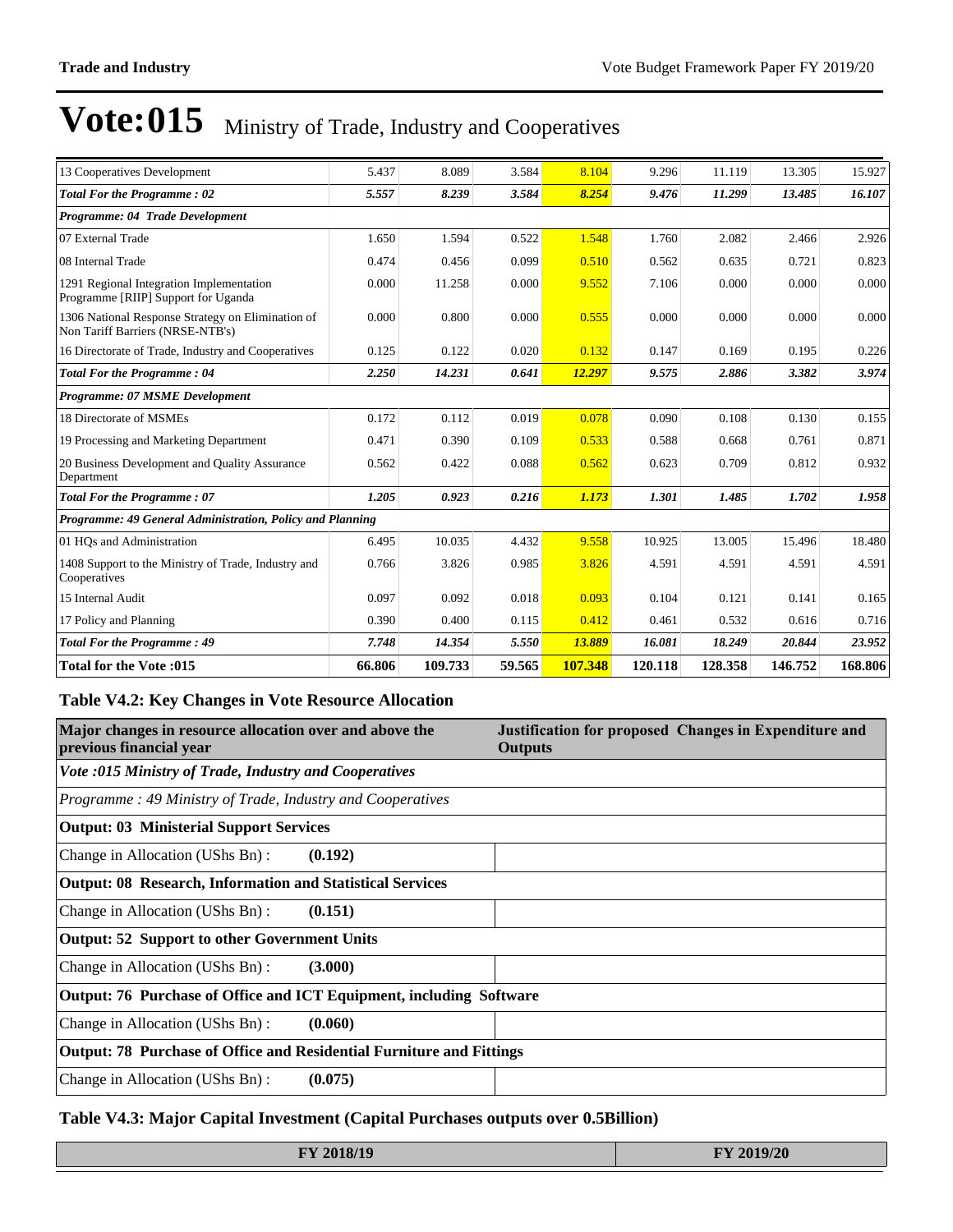| <b>Appr. Budget and Planned Outputs</b>                        |       | <b>Expenditures and Achievements</b><br>by end Sep                                                                                                                                                                                                                                                                                                                                                                                                                                                         | <b>Proposed Budget and Planned Outputs</b>                                                                                                                                                                                                                                     |
|----------------------------------------------------------------|-------|------------------------------------------------------------------------------------------------------------------------------------------------------------------------------------------------------------------------------------------------------------------------------------------------------------------------------------------------------------------------------------------------------------------------------------------------------------------------------------------------------------|--------------------------------------------------------------------------------------------------------------------------------------------------------------------------------------------------------------------------------------------------------------------------------|
| Vote 015 Ministry of Trade, Industry and Cooperatives          |       |                                                                                                                                                                                                                                                                                                                                                                                                                                                                                                            |                                                                                                                                                                                                                                                                                |
| Programme: 01 Industrial and Technological Development         |       |                                                                                                                                                                                                                                                                                                                                                                                                                                                                                                            |                                                                                                                                                                                                                                                                                |
| Project : 1111 Soroti Fruit Factory                            |       |                                                                                                                                                                                                                                                                                                                                                                                                                                                                                                            |                                                                                                                                                                                                                                                                                |
| <b>Output: 80 Construction of Common Industrial Facilities</b> |       |                                                                                                                                                                                                                                                                                                                                                                                                                                                                                                            |                                                                                                                                                                                                                                                                                |
| Working capital provided for the operation of the<br>factory.  |       | Hydro-geological survey and<br>drilling of the borehole has been<br>completed. The borehole yield is 16 salaries, wages and NSSF.<br>cubic meters/hour;<br>Flooring of the production area has<br>been upgraded to polyurethane;<br>Governance structure for Soroti<br>Fruits Ltd (SOFTE) has been put in<br>place and the Board of Directors<br>was inaugurated on September 20,<br>2018. The board comprises of<br>seven (7) members;<br>Recruitment of management,<br>technical and support staff (123) | Administrative expenses (water,<br>electricity) including payment of Staff<br>Fully automated mango production line /<br>technologically advanced production line<br>Raw materials (fresh fruits - oranges $\&$<br>mangoes) supplied to Soroti fruit Factory<br>for processing |
|                                                                |       | staff) has been completed and are<br>all on duty;<br>Conducted a refresher capacity<br>enhancement training of 1837 and<br>2216 fruit farmers in Kumi<br>(Ongino & Mukongoro) and Soroti<br>(Katine, Arapai and Gweri sub<br>counties) districts;<br>respectively on good agronomic<br>practices and cooperative<br>management;                                                                                                                                                                            |                                                                                                                                                                                                                                                                                |
|                                                                |       | Supplied equipment such as fork<br>lifts for the factory;                                                                                                                                                                                                                                                                                                                                                                                                                                                  |                                                                                                                                                                                                                                                                                |
|                                                                |       | Developed several Operational<br>Manuals for SOFTE Ltd - HRM,<br>HIV/PWDs, Corporate Social<br>Responsibility, Standard Operating<br>Procedures etc:                                                                                                                                                                                                                                                                                                                                                       |                                                                                                                                                                                                                                                                                |
|                                                                |       | Supply agreement contract for<br>fruits between SOFTE and Teso<br>Tropical fruit Cooperative Union<br>(TEFCU) has been signed;                                                                                                                                                                                                                                                                                                                                                                             |                                                                                                                                                                                                                                                                                |
| <b>Total Output Cost(Ushs</b><br>Thousand):                    | 4.483 | 1.000                                                                                                                                                                                                                                                                                                                                                                                                                                                                                                      | 4.483                                                                                                                                                                                                                                                                          |
| Gou Dev't:                                                     | 4.483 | 1.000                                                                                                                                                                                                                                                                                                                                                                                                                                                                                                      | 4.483                                                                                                                                                                                                                                                                          |
| Ext Fin:                                                       | 0.000 | 0.000                                                                                                                                                                                                                                                                                                                                                                                                                                                                                                      | 0.000                                                                                                                                                                                                                                                                          |
| A.I.A:                                                         | 0.000 | 0.000                                                                                                                                                                                                                                                                                                                                                                                                                                                                                                      | 0.000                                                                                                                                                                                                                                                                          |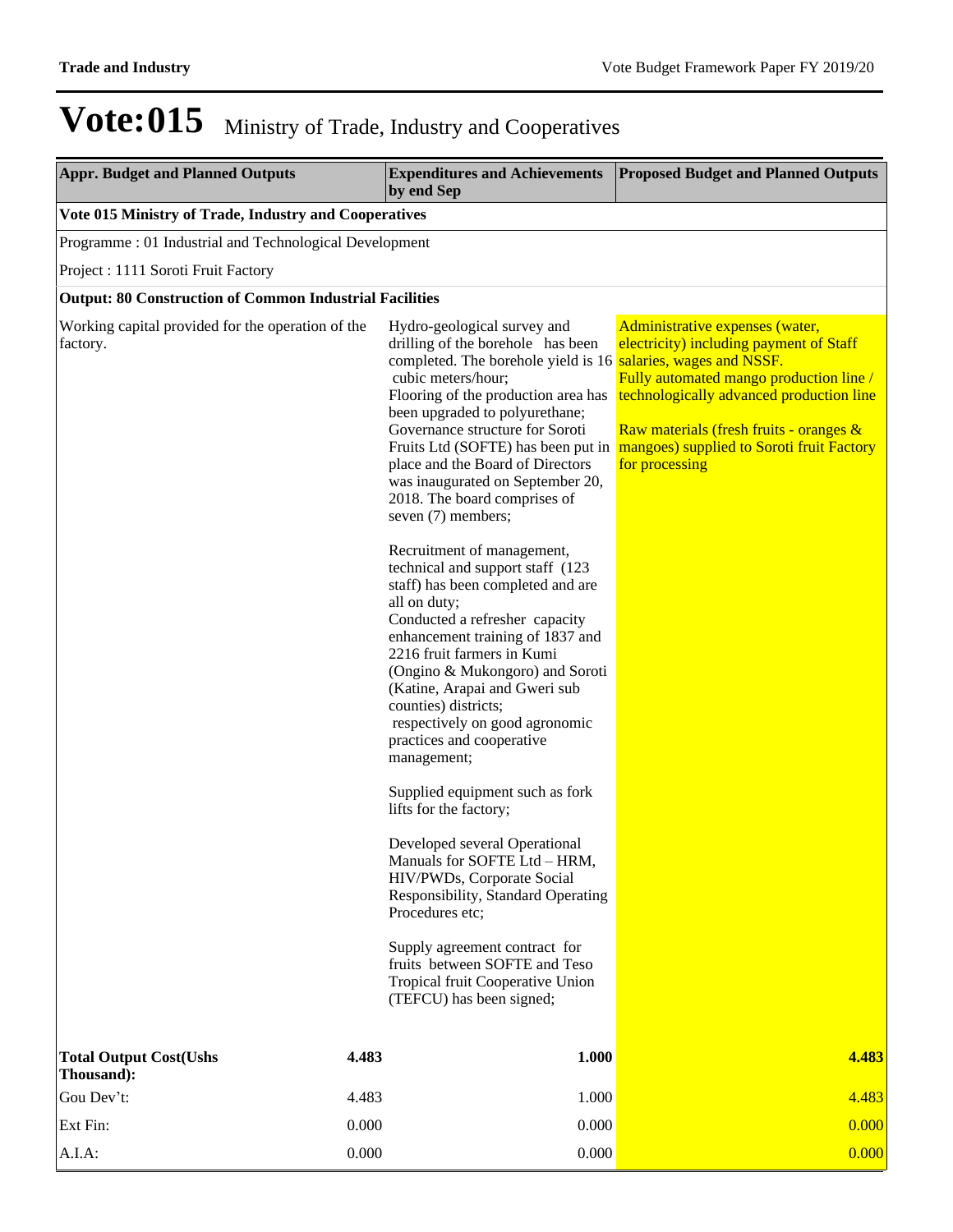| Project : 1498 Establishment of Zonal Agro-Processing Facilities                                                                                                                                                                                                                                                                                                                                                                                                                                                                                                                                                                                                                                                                                                                                                                                                                                                                                                                                                       |       |                                                                                                                                                                                                                                                                               |                                                                                                                                                                                                                                                                                                                                                                                                                                                                                                                                                                                                                                                                                                                                                                                                                                                                                                                                                                                                                                                                                                                                                                                                  |  |  |  |  |  |
|------------------------------------------------------------------------------------------------------------------------------------------------------------------------------------------------------------------------------------------------------------------------------------------------------------------------------------------------------------------------------------------------------------------------------------------------------------------------------------------------------------------------------------------------------------------------------------------------------------------------------------------------------------------------------------------------------------------------------------------------------------------------------------------------------------------------------------------------------------------------------------------------------------------------------------------------------------------------------------------------------------------------|-------|-------------------------------------------------------------------------------------------------------------------------------------------------------------------------------------------------------------------------------------------------------------------------------|--------------------------------------------------------------------------------------------------------------------------------------------------------------------------------------------------------------------------------------------------------------------------------------------------------------------------------------------------------------------------------------------------------------------------------------------------------------------------------------------------------------------------------------------------------------------------------------------------------------------------------------------------------------------------------------------------------------------------------------------------------------------------------------------------------------------------------------------------------------------------------------------------------------------------------------------------------------------------------------------------------------------------------------------------------------------------------------------------------------------------------------------------------------------------------------------------|--|--|--|--|--|
| <b>Output: 80 Construction of Common Industrial Facilities</b>                                                                                                                                                                                                                                                                                                                                                                                                                                                                                                                                                                                                                                                                                                                                                                                                                                                                                                                                                         |       |                                                                                                                                                                                                                                                                               |                                                                                                                                                                                                                                                                                                                                                                                                                                                                                                                                                                                                                                                                                                                                                                                                                                                                                                                                                                                                                                                                                                                                                                                                  |  |  |  |  |  |
| access roads constructed for Luwero factory<br>EIA Study, geotechincal survey and master plan<br>reports produced; Technical designs & BOQs<br>produced for utilities & access roads; Water supply<br>extended to the project site.<br>Electricity extended to the project site for Luwero<br>factory<br>Electricity extended to the project site; perimeter<br>wall constructed; Access road constructed;<br>Engineering designs developed and construction<br>commenced<br>Engineering designs developed and construction<br>commecned for Luwero factory<br>Environmental Impact Assessment (EIA) report<br>produced<br>Factory site and staff quarters fenced off; Staff<br>quarters renovated; Salt plant renovated<br>feasibility and business plan study reports produced<br>for potential projects<br>perimeter wall constructed for Luwero factory<br>Technical designs & BOQs produced for utilities &<br>access roads for Luwero factory<br>Water supply extended to the project site for<br>Luwero factory |       | The land title for the factory was<br>acquired;<br>Acquired the land title for the staff<br>quarters;<br>Negotiations with Katwe Church of<br>Uganda, local leadership and the<br>encroachers on the encumbered<br>plots of land (plot M8, plot M9 and<br>plot 10) were held. | Conducted capacity enhancement training<br>of tea farmers on better agronomic<br>practices and cooperative movement.<br><b>Environmental Impact Assessment</b><br>(EIA) report an integrated cement, lime<br>and marble plant; and salt plant produced;<br><b>Environmental Impact Assessment Study</b><br>(EIA) reports for Zombo/ Nebbi tea<br>factory and Luwero fruit factory<br>produced;<br>Machinery & equipment procured,<br>installed & commissioned for Mabale and<br>Zombo/Nebbi tea factories;<br>Monitoring and evaluation reports<br>produced on the zonal facilities<br>Technical BOQs for the perimeter wall<br>developed & Staff quarters renovated<br><b>Technical Engineering designs &amp; BOQs</b><br>for for Zombo/Nebbi tea factory &<br>Luwero fruit factory developed;<br>developed<br>Technical engineering designs & BOQs<br>produced for utilities & access roads for<br>the integrated cement, lime & marble<br>plant and infrastructure services provided<br>to the project site<br>Water and electricity extended to the<br>project site; access road constructed;<br>Technical Engineering designs & BOQs<br>developed for Zombo/Nebbi & Luwero<br>fruit factory |  |  |  |  |  |
| <b>Total Output Cost(Ushs</b><br>Thousand):                                                                                                                                                                                                                                                                                                                                                                                                                                                                                                                                                                                                                                                                                                                                                                                                                                                                                                                                                                            | 9.760 | 0.635                                                                                                                                                                                                                                                                         | 9.760                                                                                                                                                                                                                                                                                                                                                                                                                                                                                                                                                                                                                                                                                                                                                                                                                                                                                                                                                                                                                                                                                                                                                                                            |  |  |  |  |  |
| Gou Dev't:                                                                                                                                                                                                                                                                                                                                                                                                                                                                                                                                                                                                                                                                                                                                                                                                                                                                                                                                                                                                             | 9.760 | 0.635                                                                                                                                                                                                                                                                         | 9.760                                                                                                                                                                                                                                                                                                                                                                                                                                                                                                                                                                                                                                                                                                                                                                                                                                                                                                                                                                                                                                                                                                                                                                                            |  |  |  |  |  |
| Ext Fin:                                                                                                                                                                                                                                                                                                                                                                                                                                                                                                                                                                                                                                                                                                                                                                                                                                                                                                                                                                                                               | 0.000 | 0.000                                                                                                                                                                                                                                                                         | 0.000                                                                                                                                                                                                                                                                                                                                                                                                                                                                                                                                                                                                                                                                                                                                                                                                                                                                                                                                                                                                                                                                                                                                                                                            |  |  |  |  |  |
| A.I.A:                                                                                                                                                                                                                                                                                                                                                                                                                                                                                                                                                                                                                                                                                                                                                                                                                                                                                                                                                                                                                 | 0.000 | 0.000                                                                                                                                                                                                                                                                         | 0.000                                                                                                                                                                                                                                                                                                                                                                                                                                                                                                                                                                                                                                                                                                                                                                                                                                                                                                                                                                                                                                                                                                                                                                                            |  |  |  |  |  |
| Programme: 04 Trade Development                                                                                                                                                                                                                                                                                                                                                                                                                                                                                                                                                                                                                                                                                                                                                                                                                                                                                                                                                                                        |       |                                                                                                                                                                                                                                                                               |                                                                                                                                                                                                                                                                                                                                                                                                                                                                                                                                                                                                                                                                                                                                                                                                                                                                                                                                                                                                                                                                                                                                                                                                  |  |  |  |  |  |
| Project : 1291 Regional Integration Implementation Programme [RIIP] Support for Uganda                                                                                                                                                                                                                                                                                                                                                                                                                                                                                                                                                                                                                                                                                                                                                                                                                                                                                                                                 |       |                                                                                                                                                                                                                                                                               |                                                                                                                                                                                                                                                                                                                                                                                                                                                                                                                                                                                                                                                                                                                                                                                                                                                                                                                                                                                                                                                                                                                                                                                                  |  |  |  |  |  |
| <b>Output: 81 Trade Infrastructure Development</b>                                                                                                                                                                                                                                                                                                                                                                                                                                                                                                                                                                                                                                                                                                                                                                                                                                                                                                                                                                     |       |                                                                                                                                                                                                                                                                               |                                                                                                                                                                                                                                                                                                                                                                                                                                                                                                                                                                                                                                                                                                                                                                                                                                                                                                                                                                                                                                                                                                                                                                                                  |  |  |  |  |  |
| Establishing Border Market and enhancing value<br>addition and value chains of the border markets                                                                                                                                                                                                                                                                                                                                                                                                                                                                                                                                                                                                                                                                                                                                                                                                                                                                                                                      |       |                                                                                                                                                                                                                                                                               |                                                                                                                                                                                                                                                                                                                                                                                                                                                                                                                                                                                                                                                                                                                                                                                                                                                                                                                                                                                                                                                                                                                                                                                                  |  |  |  |  |  |
| <b>Total Output Cost(Ushs</b><br>Thousand):                                                                                                                                                                                                                                                                                                                                                                                                                                                                                                                                                                                                                                                                                                                                                                                                                                                                                                                                                                            | 7.558 | 0.000                                                                                                                                                                                                                                                                         | 0.000                                                                                                                                                                                                                                                                                                                                                                                                                                                                                                                                                                                                                                                                                                                                                                                                                                                                                                                                                                                                                                                                                                                                                                                            |  |  |  |  |  |
| Gou Dev't:                                                                                                                                                                                                                                                                                                                                                                                                                                                                                                                                                                                                                                                                                                                                                                                                                                                                                                                                                                                                             | 0.000 | 0.000                                                                                                                                                                                                                                                                         | 0.000                                                                                                                                                                                                                                                                                                                                                                                                                                                                                                                                                                                                                                                                                                                                                                                                                                                                                                                                                                                                                                                                                                                                                                                            |  |  |  |  |  |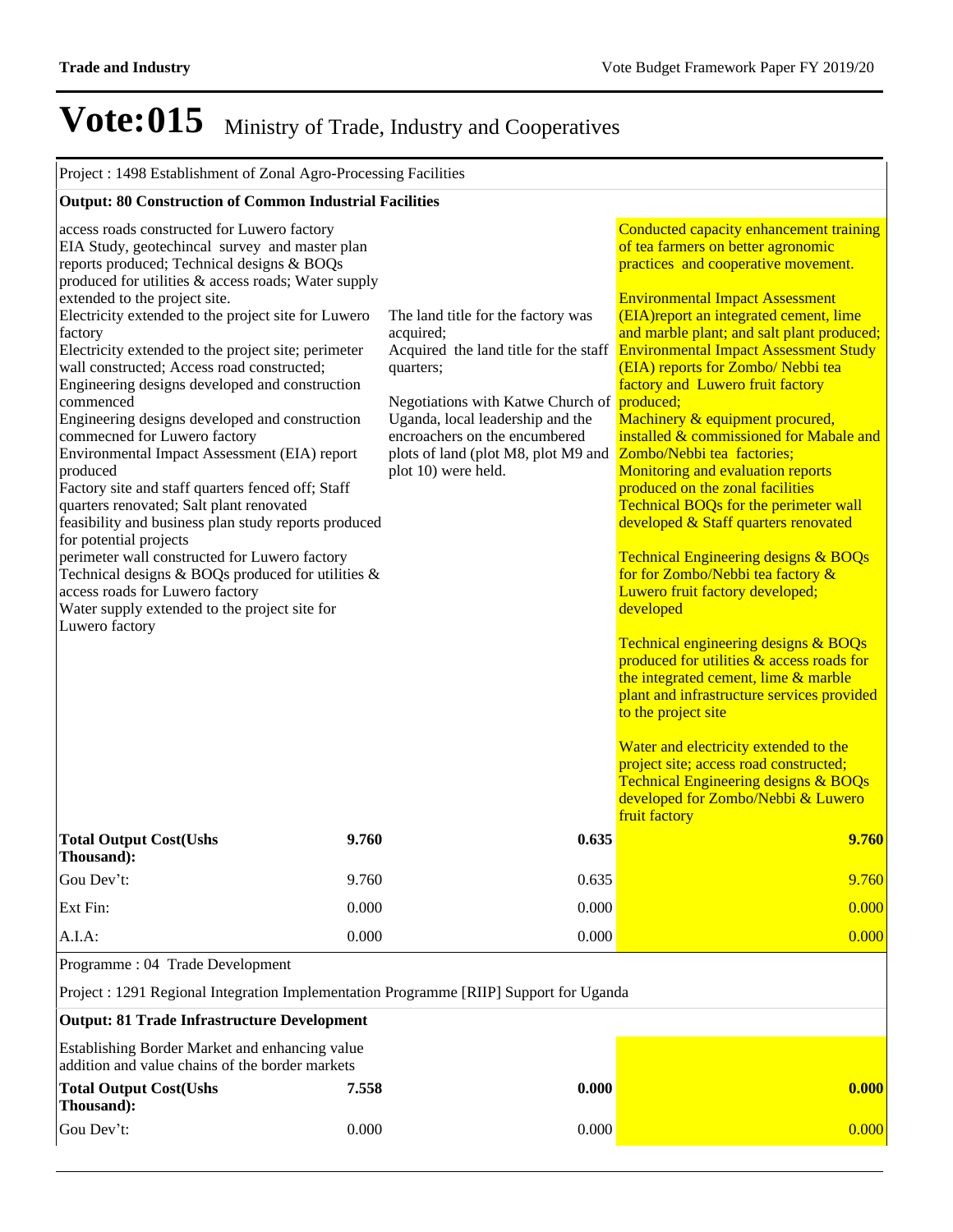| Ext Fin:                                                                   | 7.558                                | 0.000                                                               | 0.000                            |  |  |
|----------------------------------------------------------------------------|--------------------------------------|---------------------------------------------------------------------|----------------------------------|--|--|
| $\mathbf{A}.\mathbf{I}.\mathbf{A}$ :                                       | 0.000                                | 0.000                                                               | 0.000                            |  |  |
| Programme: 49 General Administration, Policy and Planning                  |                                      |                                                                     |                                  |  |  |
| Project : 1408 Support to the Ministry of Trade, Industry and Cooperatives |                                      |                                                                     |                                  |  |  |
| Output: 75 Purchase of Motor Vehicles and Other Transport Equipment        |                                      |                                                                     |                                  |  |  |
| 2 Motor Vehicles procured to facilitate transport                          | One station wagon procured for State |                                                                     |                                  |  |  |
| for Field Exercises.<br>2 Vehicles purchased.                              |                                      | Balance payment for the purchase<br>of 3 vehicles arising from last | <b>Minister of Cooperatives.</b> |  |  |
|                                                                            |                                      | financial year.                                                     | One Pick-up procured.            |  |  |
| <b>Total Output Cost(Ushs</b><br>Thousand):                                | 0.900                                | 0.048                                                               | 0.400                            |  |  |
| Gou Dev't:                                                                 | 0.400                                | 0.048                                                               | 0.400                            |  |  |
| Ext Fin:                                                                   | 0.000                                | 0.000                                                               | 0.000                            |  |  |
| $A.I.A$ :                                                                  | 0.500                                | 0.000                                                               | 0.000                            |  |  |

#### *V5: VOTE CHALLENGES FOR 2019/20 AND ADDITIONAL FUNDING REQUESTS*

#### **Vote Challenges for FY 2019/20**

1. Lack of enough human resource capacity and physical infrastructure affects development at the Border Export zones.

2. Under capitalization of UDC to be able to embark on a number of strategic projects that would lead to industrial and economic development of the country.

3. UNBS- Low staffing levels which has limited UNBS capacity to decentralize its services to other regions and strengthening standards and quality infrastructure, Low consumer education and public awareness on quality and standards. This affects consumers in making informed choices in order to reject substandard goods and services in the market place.

4. UNBS -Inadequate Laboratory space required to respond to increasing samples submitted for testing and analysis, limited Budget ceiling to fund core quality monitoring operations.

5. Limited storage (warehouse, silos) capacity for effective post-harvest management and structured grain trade that would enable us to address the challenge of the volatility of the prices of agricultural products.

6. High import taxes on the primary packaging material for the locally produced goods which hinders the competitiveness of Ugandan business persons to fully exploit the vast opportunities.

7. MTAC - Lack of adequate funds to meet necessary rehabilitation of the Centre's infrastructure, settle long-outstanding statutory obligations and develop market outreach.

#### **Table V5.1: Additional Funding Requests**

| Additional requirements for funding and outputs in 2019/20          | Justification of requirement for additional outputs and<br>funding                                                                                                                                                                                                       |
|---------------------------------------------------------------------|--------------------------------------------------------------------------------------------------------------------------------------------------------------------------------------------------------------------------------------------------------------------------|
| Vote: 015 Ministry of Trade, Industry and Cooperatives              |                                                                                                                                                                                                                                                                          |
| <b>Programme: 01 Industrial and Technological Development</b>       |                                                                                                                                                                                                                                                                          |
| OutPut: 04 Promotion of Value Addition and Cluster Development      |                                                                                                                                                                                                                                                                          |
| Funding requirement UShs Bn: 200.000                                | Rural Industrialisation Development Programme - Functional<br>Common Value Addition Common Facilities established<br>(Agro processing facilities for NDPII Priority crops: Cotton,<br>Coffee, Tea, Maize, Rice, Cassava, Beans, Fish, Beef, Milk<br>Citrus and Bananas). |
| <b>OutPut</b> : 51 Management Training and Advisory Services (MTAC) |                                                                                                                                                                                                                                                                          |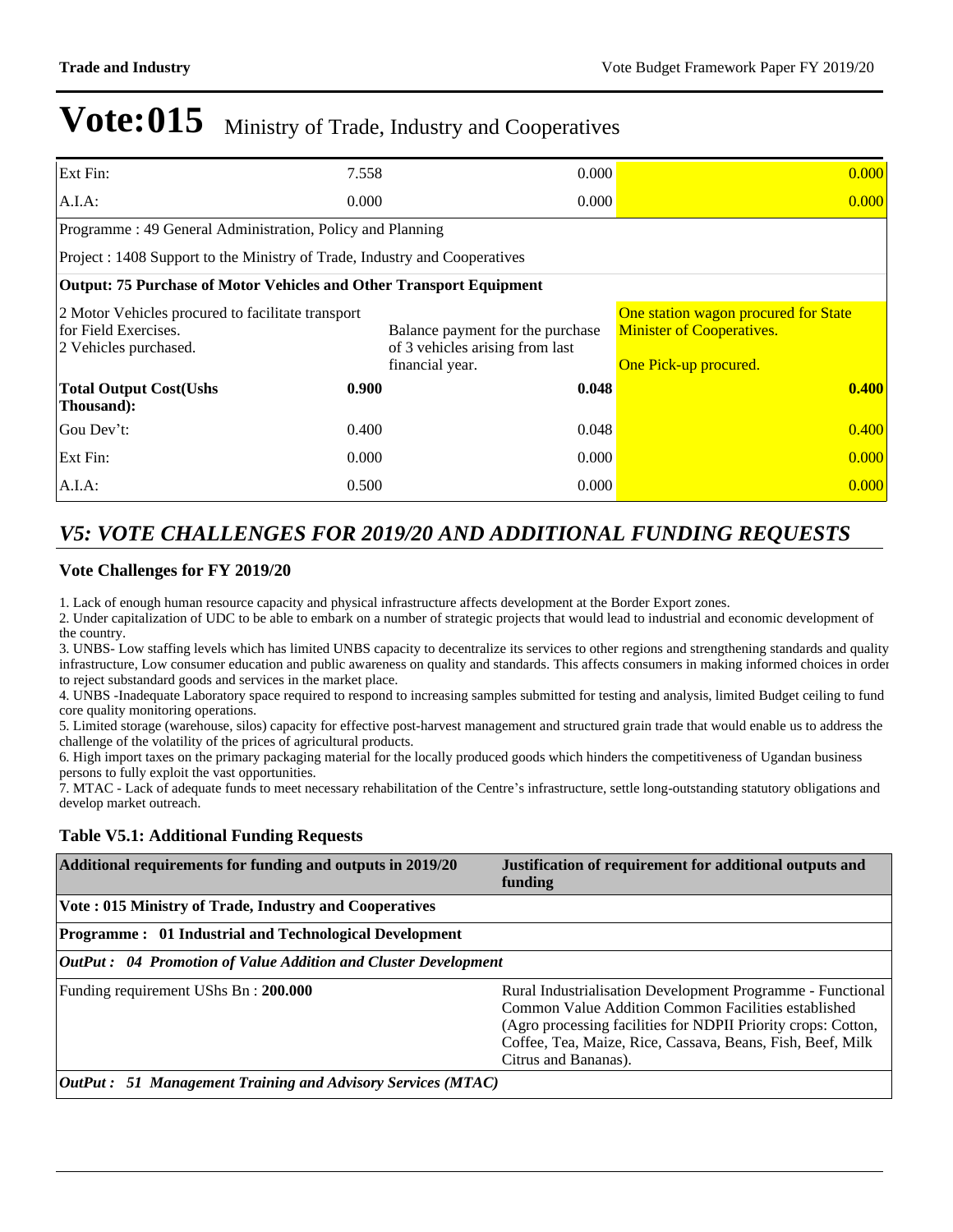| Funding requirement UShs Bn: 13.000                                   | Tooling for field Operations e.g Inspections, licensing and<br>promotion, Technical Support to the Delivery Assurance<br>Mechanism and risk mitigation and Equipping operations<br>(ICT and Quality kits)                                                                                                                                                                                                                                                                           |
|-----------------------------------------------------------------------|-------------------------------------------------------------------------------------------------------------------------------------------------------------------------------------------------------------------------------------------------------------------------------------------------------------------------------------------------------------------------------------------------------------------------------------------------------------------------------------|
| OutPut: 52 Commercial and Economic Infrastructure Development (UDC)   |                                                                                                                                                                                                                                                                                                                                                                                                                                                                                     |
| Funding requirement UShs Bn: 60.000                                   | Uganda Development Corporation is promoting value<br>addition through agro-processing and mineral beneficiation to<br>diversify Uganda's export markets, reduce dependency on<br>imports (import substitution) and reduce the trade deficit.<br>UDC will therefore continue to invest in value addition in the<br>following sectors: Agro-processing, Mineral processing and<br>beneficiation and Conducting feasibility studies in potential<br>investment area.                   |
| <b>Programme: 02 Cooperative Development</b>                          |                                                                                                                                                                                                                                                                                                                                                                                                                                                                                     |
| OutPut: 02 Cooperatives Establishment and Management                  |                                                                                                                                                                                                                                                                                                                                                                                                                                                                                     |
| Funding requirement UShs Bn: 8.100                                    | Revitalise Cooperatives Movement across the Country,<br>through the Association, Unions and Primary Societies<br>Structural revival with supporting Infrastructure, in order to<br>stimulate and increase production and productivity in the<br>County with resulting effects in Youth Empowerment and<br>Job Creation, and Socially Inclusive Economic Growth for<br>the whole population                                                                                          |
| OutPut: 03 Cooperatives Skill Development and Awareness Creation      |                                                                                                                                                                                                                                                                                                                                                                                                                                                                                     |
| Funding requirement UShs Bn: 45.000                                   | Compensation of war debts to Cooperative Unions.                                                                                                                                                                                                                                                                                                                                                                                                                                    |
| OutPut: 51 Regulation of Warehouse Receipt System (UCE)               |                                                                                                                                                                                                                                                                                                                                                                                                                                                                                     |
| Funding requirement UShs Bn: 5.265                                    | Operationalise UWRSA (Equipment and Tooling Support)<br>and its Delivery Assurance Mechanism which is aimed at<br>regulating and promoting the use of commodities as<br>collateral, and streamline marketing.                                                                                                                                                                                                                                                                       |
| Programme: 04 Trade Development                                       |                                                                                                                                                                                                                                                                                                                                                                                                                                                                                     |
| <b>OutPut : 01 Trade Policies, Strategies and Monitoring Services</b> |                                                                                                                                                                                                                                                                                                                                                                                                                                                                                     |
| Funding requirement UShs Bn: 20.200                                   | Equipping District Commercial Offices 14.3 billion and<br>expansion of District Commercial Grant (roll out to more<br>Districts) 5.9 billion.                                                                                                                                                                                                                                                                                                                                       |
| OutPut: 04 Trade Information and Product Market Research              |                                                                                                                                                                                                                                                                                                                                                                                                                                                                                     |
| Funding requirement UShs Bn: 28.000                                   | Enhance Capacity for Quality Monitoring and Enforcement                                                                                                                                                                                                                                                                                                                                                                                                                             |
| OutPut: 81 Trade Infrastructure Development                           |                                                                                                                                                                                                                                                                                                                                                                                                                                                                                     |
| Funding requirement UShs Bn: 30.000                                   | The Government of Uganda adopted in 2010 a Border Export<br>Zone Program (BEZ), originally known as the Border Market<br>Program to position the country and help in harnessing EAC<br>and COMESA markets by;<br>• Reducing production and transaction costs & mitigating<br>effects of NTBs.<br>• Enhancing competitiveness of the private sector in the<br>regional markets especially on; regional policies, standards,<br>value addition and product development, among others. |
| <b>Programme: 07 MSME Development</b>                                 |                                                                                                                                                                                                                                                                                                                                                                                                                                                                                     |